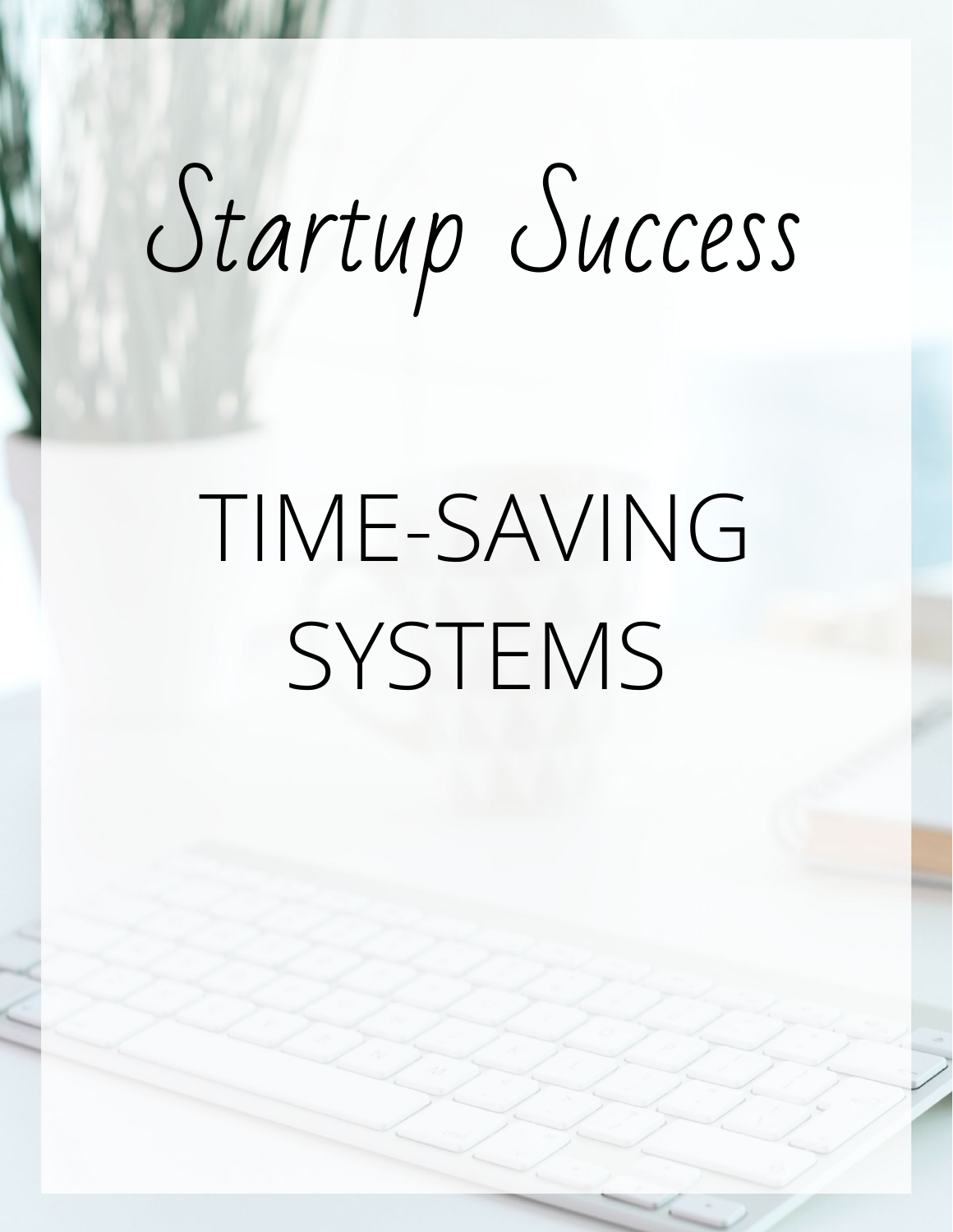Startup Success

## **Time-Saving Systems**

1. What tasks must you do to run your business? Look back in your planner or daily to-do lists to see what tasks you've actually spent your time on over the past few months.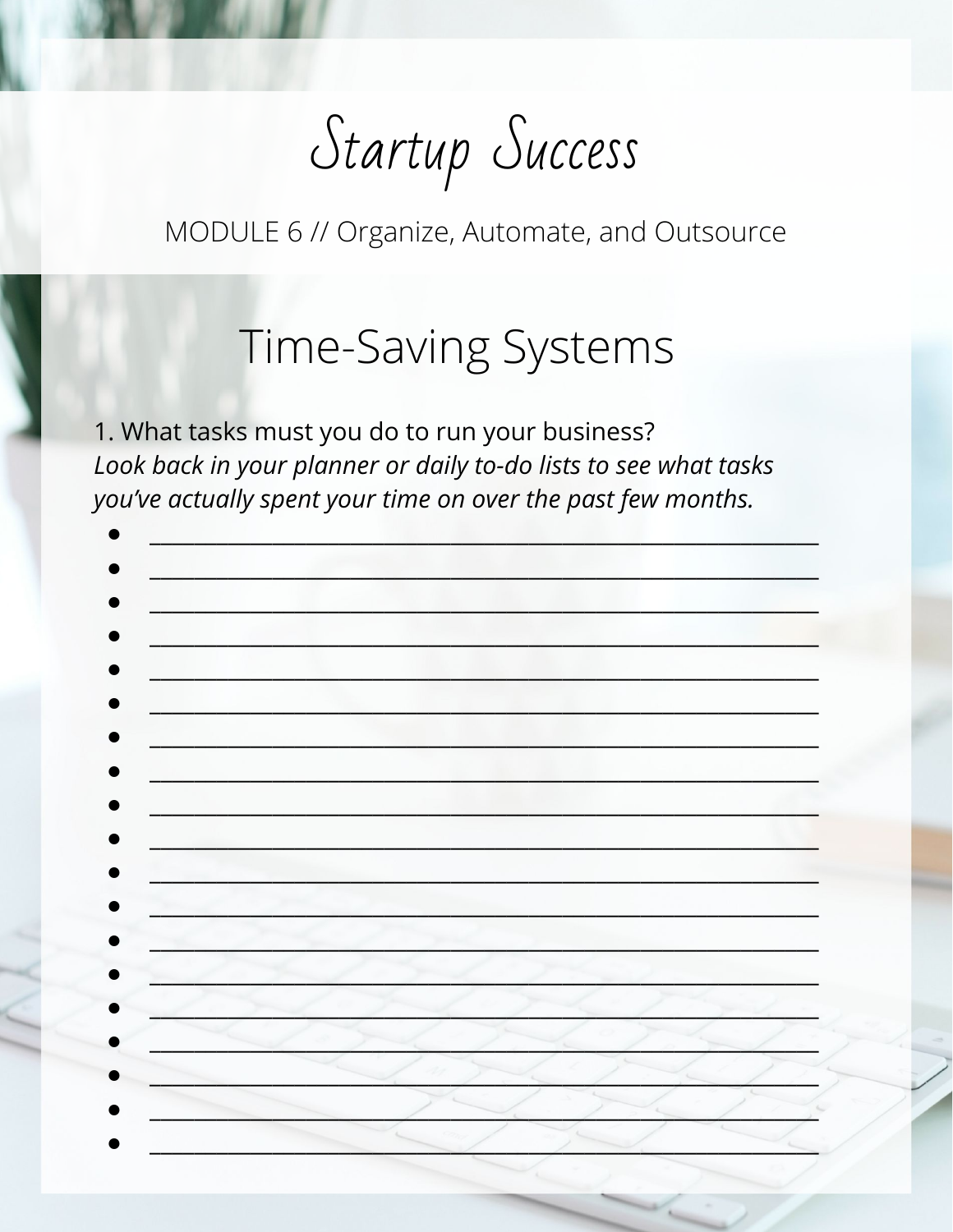Startup Success

2. Now, highlight all the tasks that you have to do at least once every month.

3. Choose the first highlighted task and write a list of all of the steps required to accomplish that task.

| Task:  |
|--------|
| Steps: |
|        |
|        |
|        |
|        |
|        |
|        |
|        |
|        |
|        |
|        |
|        |
|        |
|        |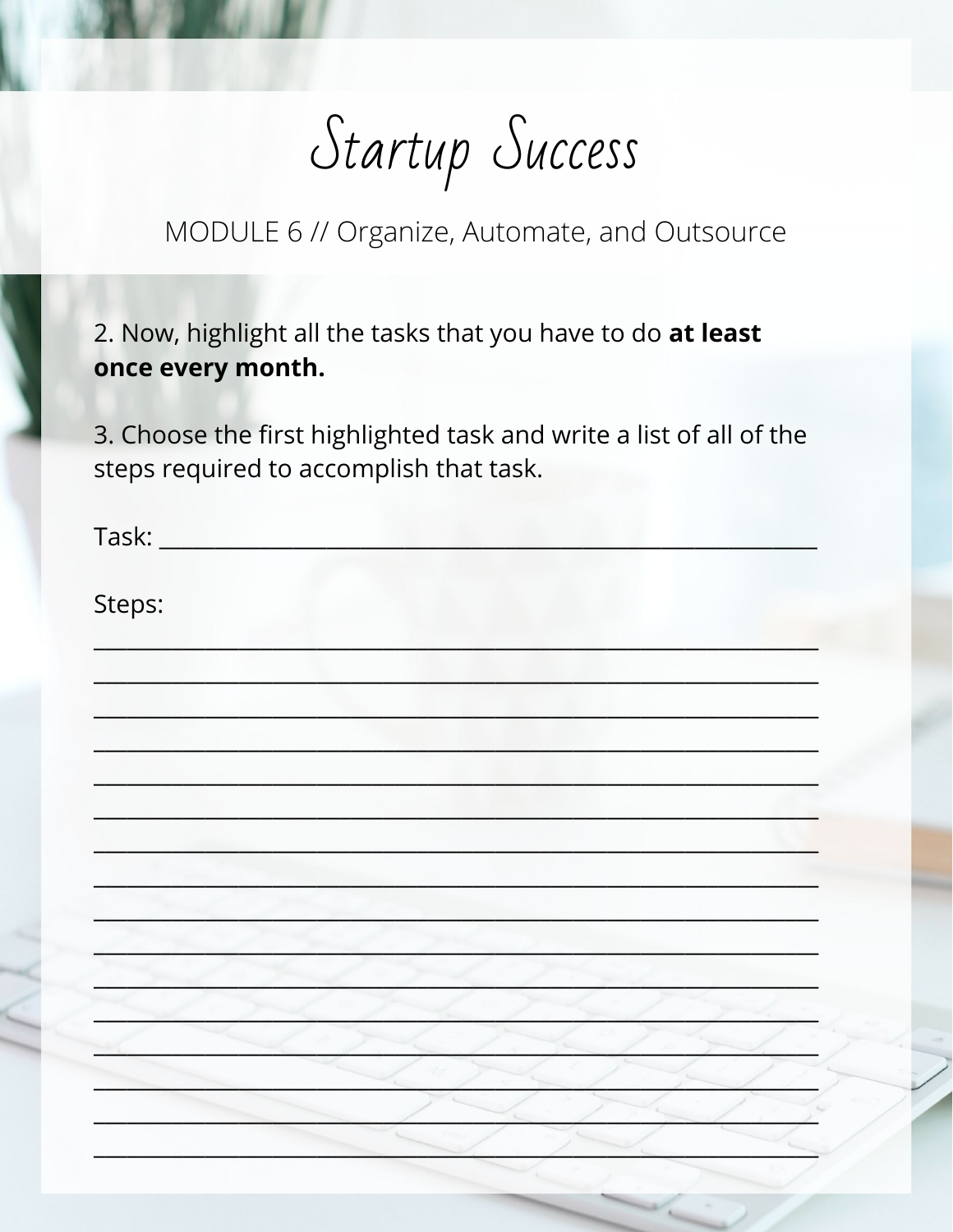Startup Success

4. Organize and refine those steps to create a clean, clear process.

| <u>ga sababat ng mga sangang ng mga sangang ng mga sangang ng mga sangang ng mga sangang ng mga sangang ng mga sangang ng mga sangang ng mga sangang ng mga sangang ng mga sangang ng mga sangang ng mga sangang ng mga sangang </u> |  |  |
|--------------------------------------------------------------------------------------------------------------------------------------------------------------------------------------------------------------------------------------|--|--|
| <u> 1950 - Johann Marie Barn, mars fransk politik (</u>                                                                                                                                                                              |  |  |
| <u> Tanto de la construcción de la construcción de la construcción de la construcción de la construcción de la c</u>                                                                                                                 |  |  |
|                                                                                                                                                                                                                                      |  |  |
|                                                                                                                                                                                                                                      |  |  |
|                                                                                                                                                                                                                                      |  |  |
|                                                                                                                                                                                                                                      |  |  |
|                                                                                                                                                                                                                                      |  |  |

5. What templates or plans might you need to accomplish this task? For example, an email template for communicating with a client, or a social media posting schedule. Draft the template or plan here:

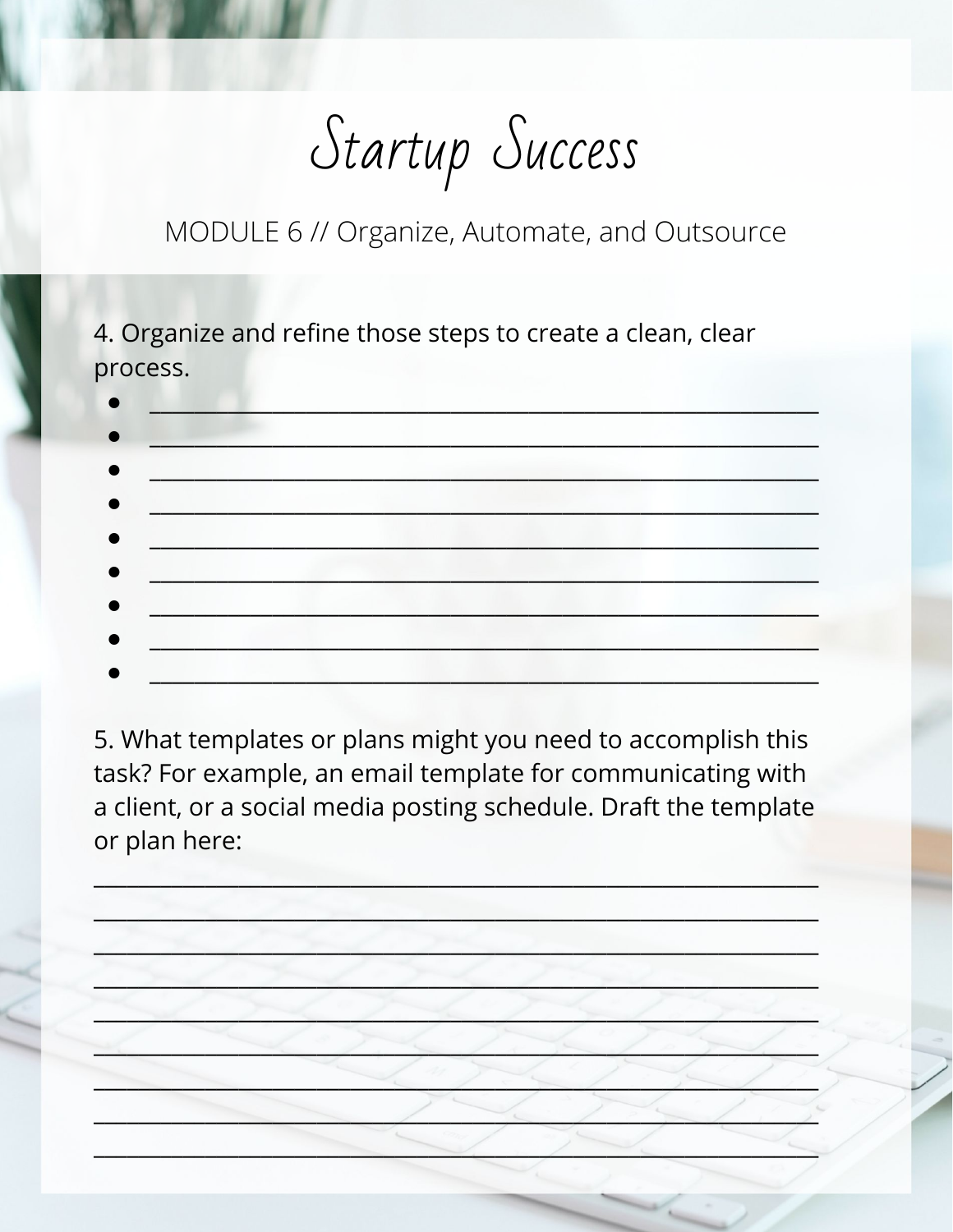Startup Success

6. Repeat steps 3, 4, and 5 for each of the highlighted tasks on your list. (You'll find blank worksheets on the following pages.) Create organized systems for accomplishing each of your recurring tasks..

7. Transfer your written instructions for each process to an organized file on your computer, or a project management system, such as Trello, Asana, Basecamp, or Podio.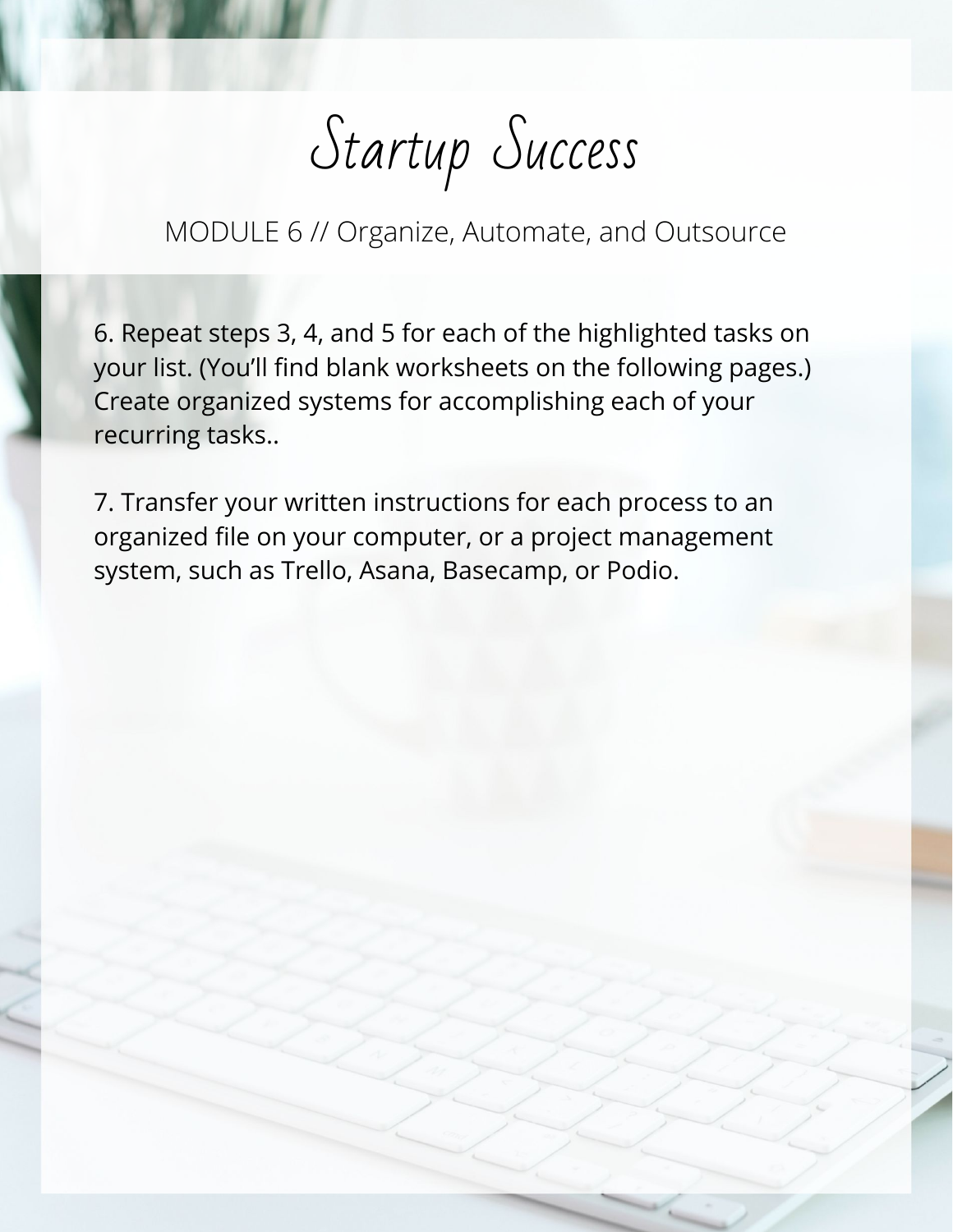Startup Success

| Task: _ |  |
|---------|--|
| Steps:  |  |
|         |  |
|         |  |
|         |  |
|         |  |
|         |  |
|         |  |
|         |  |
|         |  |
|         |  |
|         |  |
|         |  |
|         |  |
|         |  |